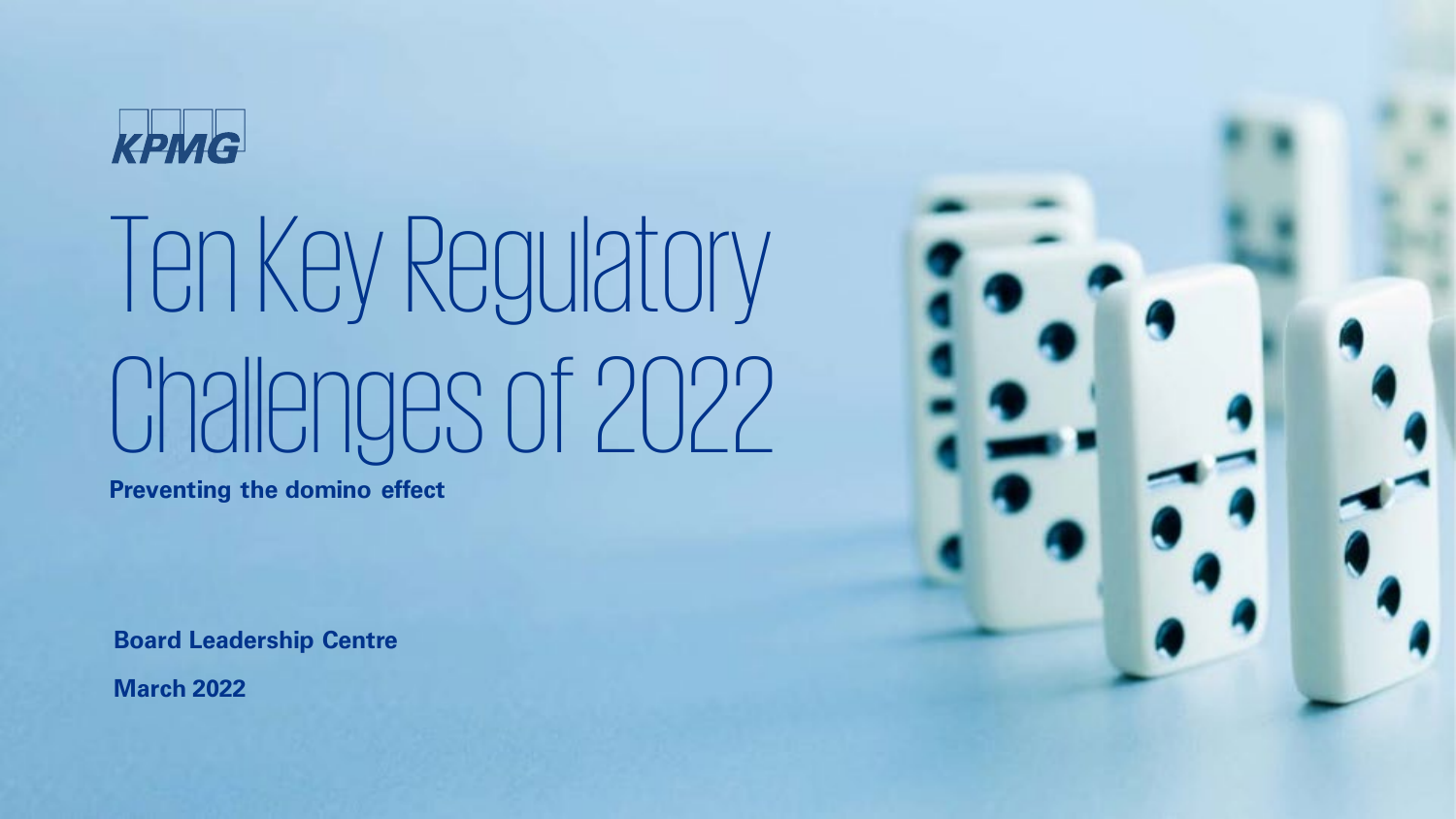

#### **Introduction**



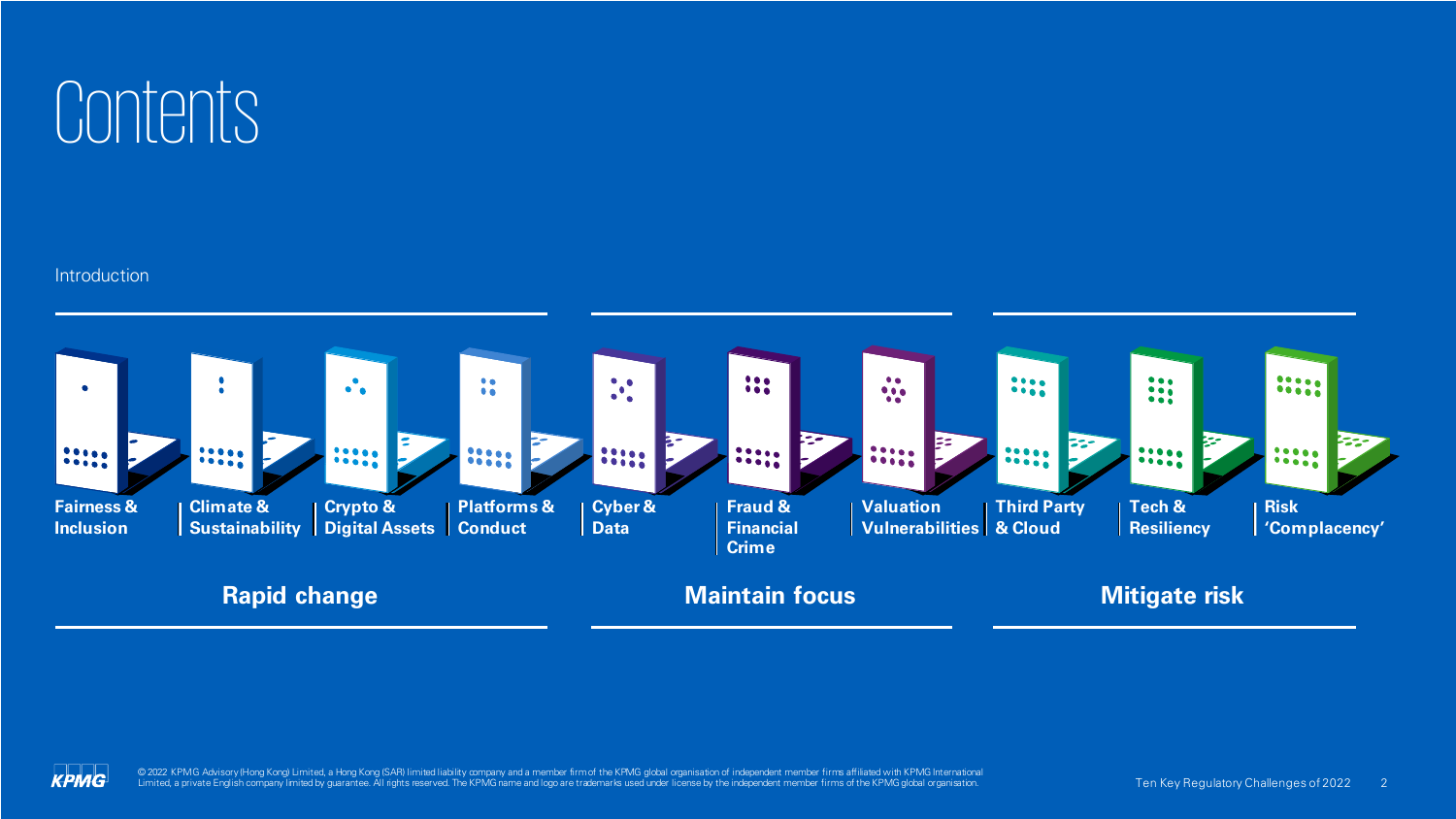# Introduction

Below are KPMG's Ten Key Regulatory Challenges for 2022. We anticipate that regulatory "perimeters" will continue to expand and expectations (without the need for new regulations, per se) will increase rapidly. All financial services companies should expect high levels of supervision and enforcement activity across each of these "Key Ten" challenge areas:

#### **Rapid Change**

- Fairness & Inclusion
- Climate & Sustainability  $\bullet \bullet$
- **•••** Crypto & Digital Assets
- $\frac{1}{2}$ Platforms & Conduct
- **Maintain Focus Cyber & Data SPS** Fraud & Financial Crimes
- **SI** Valuation Vulnerabilities
- **Mitigate Risk**  $\frac{0000}{0000}$ Third Party & Cloud 88 Tech & Resiliency **Besse** Risk "Complacency"

We encourage you to reach out to us to learn more about the issues and actions highlighted in the following pages or to discuss your firm's unique challenges.



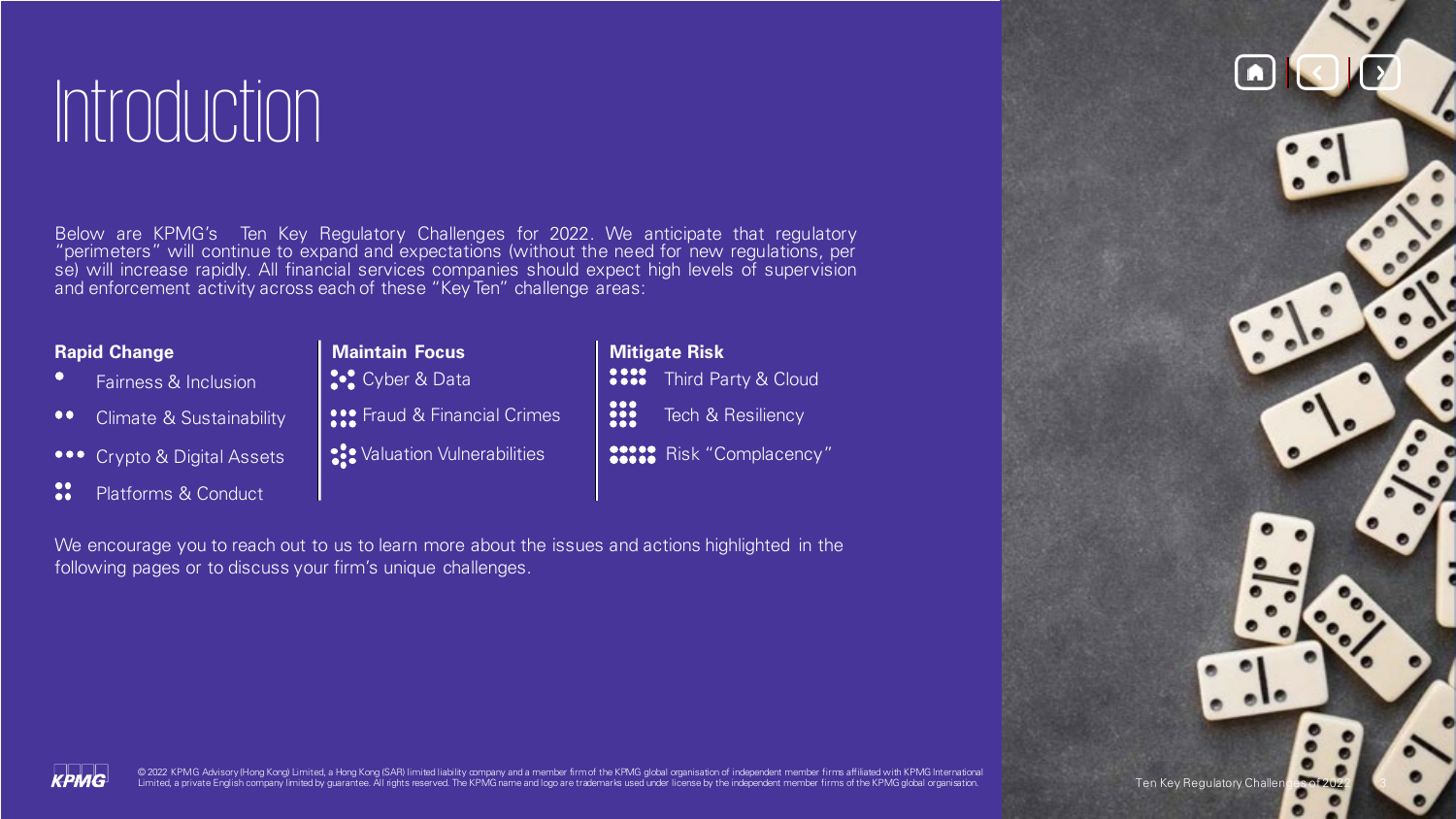



Investor demand, public awareness, and social unrest have focused regulatory attention on supervision and en forcement of consumer and investor protection on a broad scale and expanded the parameters of "fairness" to include all consumer touchpoints.

**Prioritise and embed fairness across thecustomer journey from product/service design, marketing/advertising, disclosures, servicing, and customerinteractions, including complaints management.**

The perception of "fairness" has expanded beyond the parameters of fair lending and lending products specifically to include all access and touchpoints.

**Execute centralised processes and quickly streamlineand simplify all customer-focused communications.**

Communications (in all formats and through all channels) are expected to be clear, accurate, and complete, providing disclosure sufficiently adequate for consumers to understand relevant information, alternatives, and/or conflicts of interest.

**Enhance complaint management processes,technology, and data analytics; aggregate concerns, identify root causes, and deploy effective and streamlined responses.**

Complaints management is fundamental to regulators' assessment of a company's compliance management system; it can serve as a guide to potentially emerging risks, management or structural deficiencies, third-party provider issues, recurring concerns, and necessary product or service improvements.

Set clear and measurable diversity, equity, and inclusion (DEI) goals; develop metrics to measure and monitor progress **and factor into management accountability goals.**

Calls to improve racial equity and inclusion within financial services have gained momentum consistent with investor demands, public awareness, and social unrest. The pressure is only increasing.

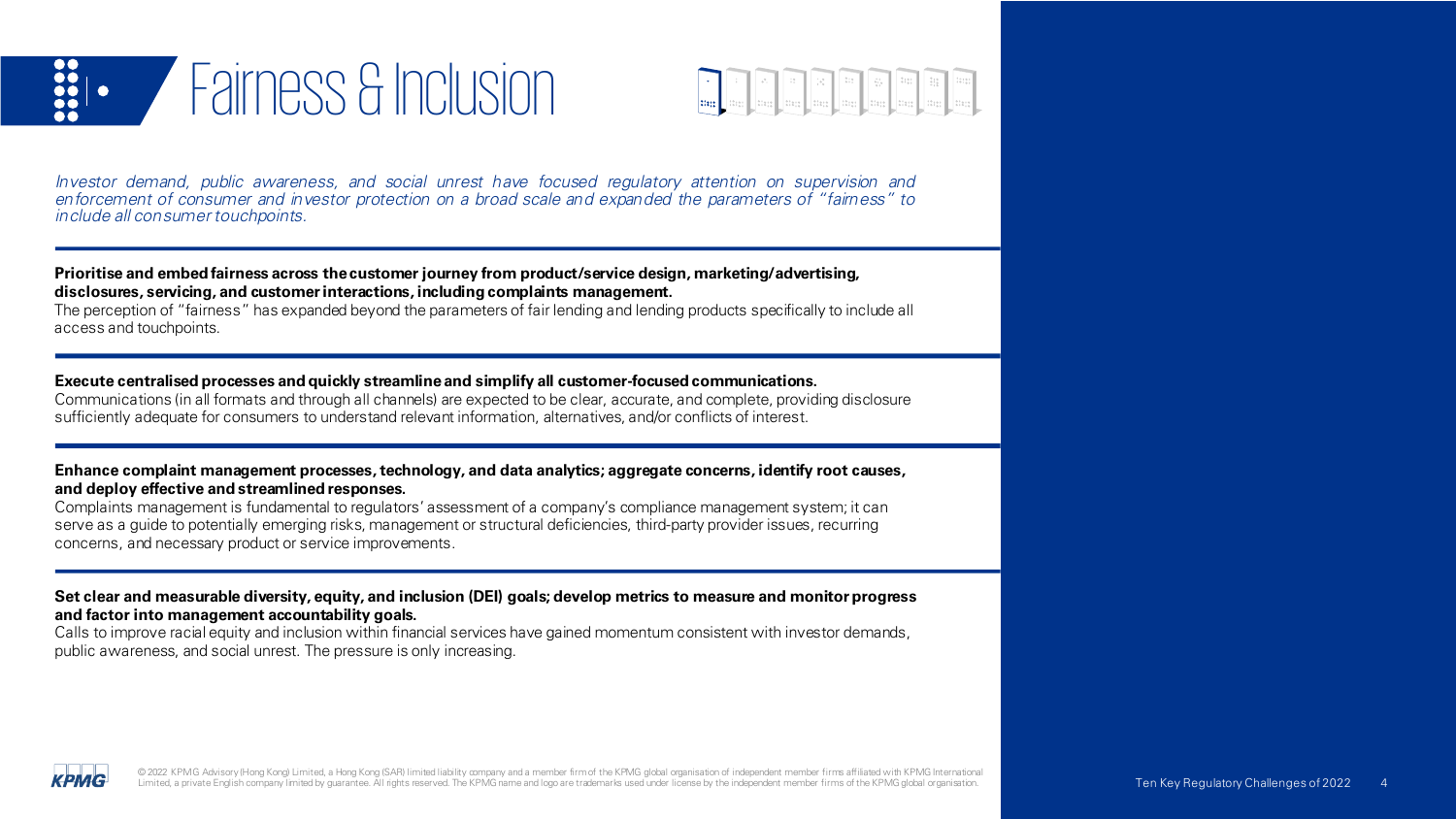



Pushed largely by significant and widespread investor demand and facilitated by m yriad voluntary disclosure frameworks, financial services companies are working toward measuring, monitoring, and mitigating their climaterelated financial risk. Regulatory expectations in this area have experienced sweeping changes that will con tinue, with rigor, into 2022. Regulators must develop, and execute on, a strategy to quantify, disclose, and mitigate the financial risk of climate change on both public and private assets.

#### Control production, consistency, and issuance of all climate and sustainability reporting (financial and non-financial), as **well any disclosed metrics and measurements.**

Without effective climate governance structures in place, a company may struggle to make climate-informed strategic decisions, manage climate-related risks, and establish and track climate-related metrics and targets. Climate risk is an issue that drives financial risk and opportunity; good governance should intrinsically include effective climate governance. For many companies, however, climate-related financial risk is a complex issue that entails grappling with scientific, macroeconomic, and policy uncertainties across broadtime scales andbeyond board terms.

#### **Identify and develop qualitative and quantitative metrics and targets; hold business units, risk functions, and management responsible for integration and performance.**

Climate-related financial reporting is rapidly evolving, pressured by demands from investors and other stakeholders, commitments by companies to achieve climate-related goals, calls for comparability and standardisation, andefforts to increase the availability of data for metrics and disclosures. In the near term, multiple reporting frameworks (voluntary) are available to guide the development of metrics and targets though regulators are refining their expectations and beginning to detail more specific requirements.

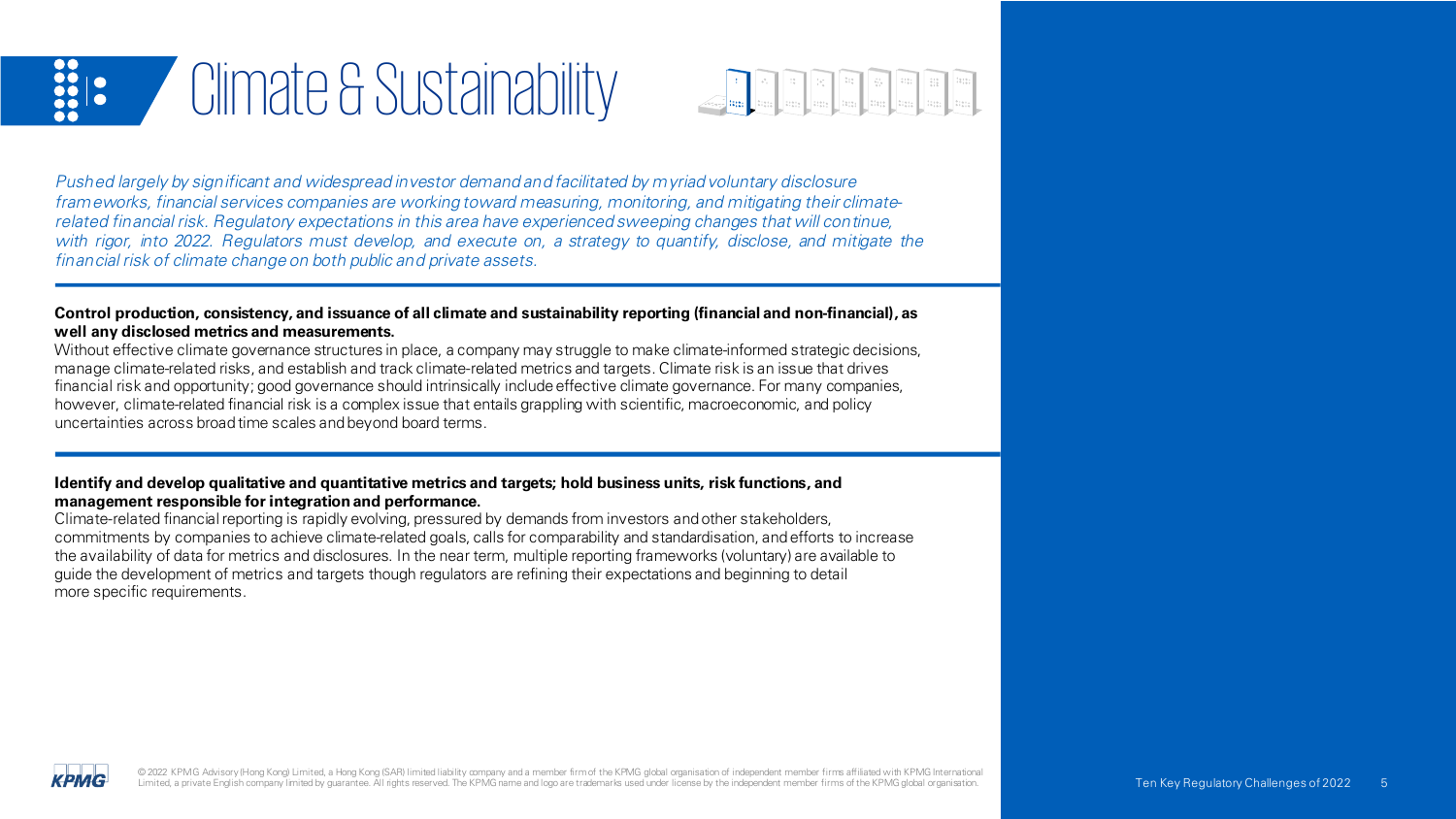

#### **Develop initial assumptions and models for climate and sustainabilityinclusive of climate scenarios and/or stress tests (and in keeping with jurisdictional and global obligations).**

Although there are not yet formal regulatory requirements in HK to conduct climate-related scenario analysis or stress testing, regulators do expect financial institutions to have systems in place to identify, measure, control, and monitor material risks, including climate risks. Globally, climate scenario analysis is emerging as a vital tool in assessing the impact of climate-related risks on financial institutions and financial stability more broadly.

#### **Explore the potential for disproportionate climate risk-related impacts across customers/communities and/or geographies and industries; factor learnings into strategy, operations, and risk management.**

Climate risk-related impacts andmany of the efforts to control them (such as advancing net zero emissions goals and making climate resiliency investments) can exacerbate existing vulnerabilities. Physical risk events (e.g., floods, fires, storms, or rising sea levels) are geographically concentrated and can have spillover effects that place additional burden on vulnerable individuals, businesses, andmunicipalities such as spikes in insurance rates; impaired values, and potentially impaired usability, of properties and infrastructure; and investor abandonment. Transition risks (e.g., policy changes, consumer behavioral preferences) may initiate abrupt repricing events and result in stranded assets and impaired values.

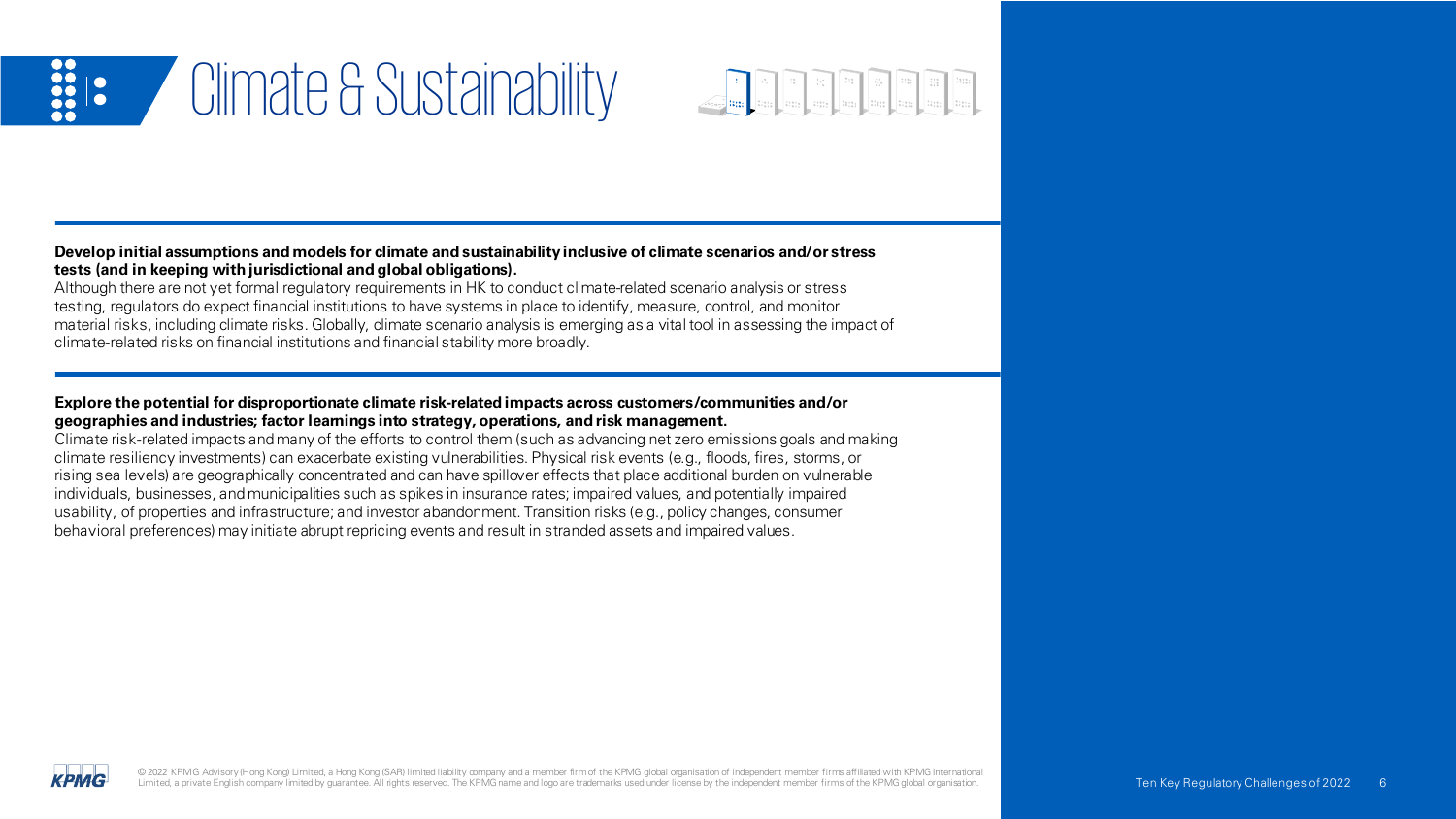# **EXECT** Crypto & Digital Assets



Regulatory activity around crypto and digital assets is in tensifying as usage by investors, companies, and even some central banks, shows widespread interest and adoption at retail and institutional levels. The regulatory landscape in the HK and internationally is evolving alongside the market expansion with governments and regulators all considering approaches to add clarity. Key issues include a focus on chartering, licensing, fraud and financial crimes risks, and consumer and investor protections.

#### **Develop a corporate/product capability assessment and risk and compliance strategies for the appropriatelicensing, issuance and/or use of digital assets**

The current regulatory landscape for crypto and digital assets is fragmentedand evolving quickly. Dependingon the structure of the assets and the underlying facts and circumstances, multiple regulators may have jurisdictional authority over a transaction. Gaps and overlaps are being created as the market develops; crypto technology firms are connecting to traditional financial systems and regulated banking entities are building out crypto infrastructure (e.g., custody services). Efforts to better define an appropriate regulatory regime, including licensing and chartering authorities, may require legislative change and could also change the relevant markets.

#### **Establish/enhance internal riskpolicies, procedures, and controls with respect to digital assets and payments**

Regulators are focused on consumer and investor protections across a broad array of risks such as fraud, cyber security, data privacy, misconduct, settlement, liquidity, market integrity, market volatility, transparency, and money laundering/terrorist financing. The enforcement environment is similarly complex, owing, in part, to the regulator's heightened focus on cybersecurity mitigation.

#### **Produce actionable and relevant digital asset information for board reporting**

Regulators expect boards to set clear, aligned, and consistent direction regarding a firm's strategy and risk appetite based on information that is sufficient in scope, detail, and analysis to enablesound decision-making and consider potentialrisks.

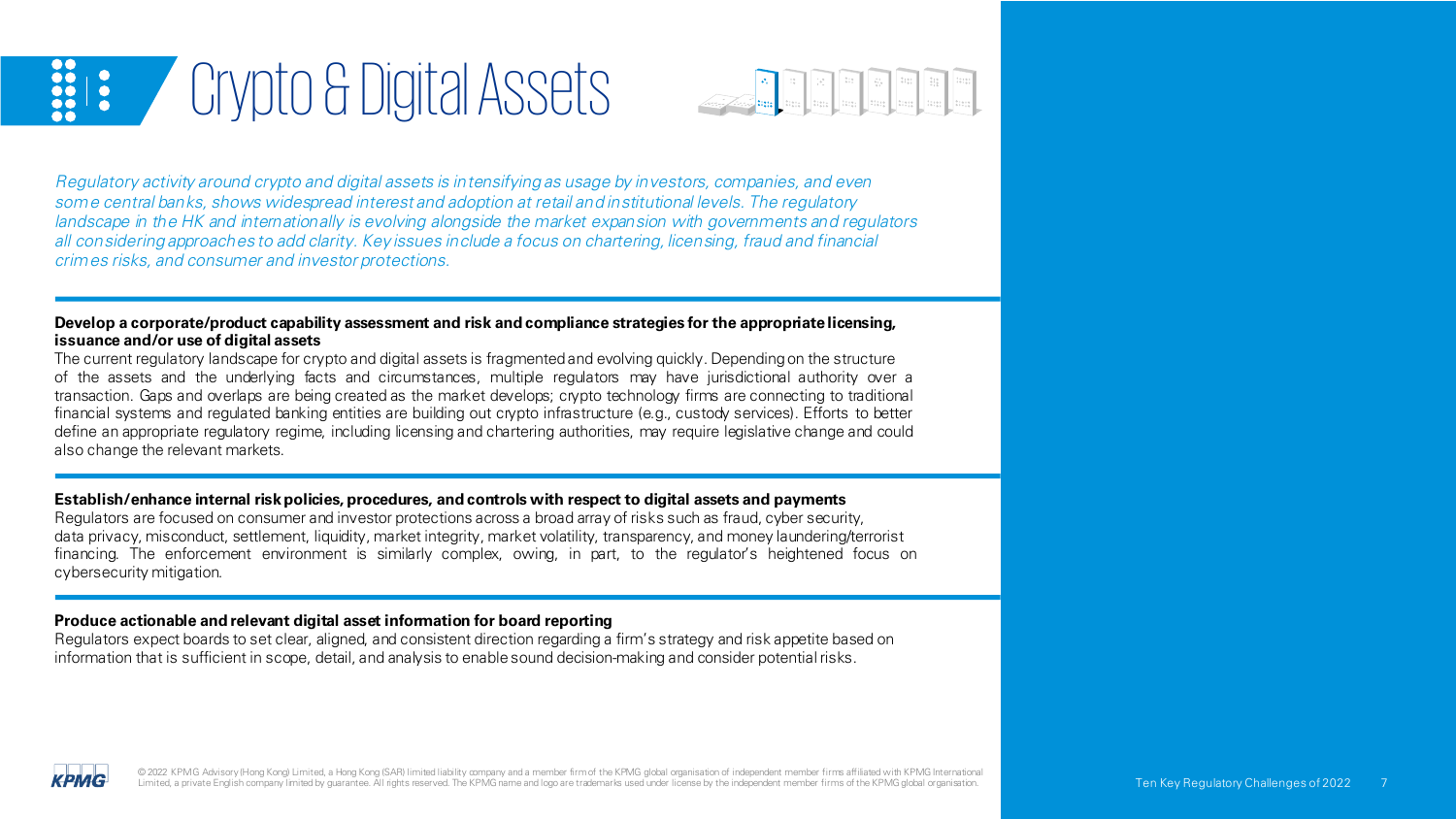### Platforms & Conduct  $\frac{1}{20}$



Rapid developments in technology, increases in digital banking activity, growing sophistication of data collection, and the increasing in fluence of social media is reshaping the financial services landscape in ways never before seen or an ticipated.

These unprecedented times, underscored by ongoing social and economic changes associated with COVID-19, have fostered and accelerated unique advancements in the consumer experience—and given rise to new risks related to data security, fraud, and conflicts of interest.

#### **Design compliant digital platforms with demonstrable and measurable customer experience, access, fairness, and inclusion principles and metrics**

Digitalisation has increasedconsumer expectations regarding the availability of, and access to, core financial services, including payments, savings, lending, and investing. In general, they are looking for powerful, intuitive, and personalisedinterfaces to conduct transactions through multiple andinterconnected channels (e.g., online, mobile, phone, in person) on an anytime, anywhere basis. Social media is a benchmark, havingset expectations for personalised experience that are now carried through to financial services by fintechs and Big Techcompanies with access to vast stores of data.

Ensure data quality and integrity controls between the digital platform and the broader surveillance architecture at critical data handoffs in the workflow in order to maximise the integrity of the market conduct surveillances.

#### **Assess, make needed changes, and actively surveil and mitigate conflicts of interest and market conduct risk.**

Growing levels of scrutiny now surround long-standing—and some new—market practices that may present conflicts of interest for broker-dealers, exchanges, and wholesalers and could put fair market conduct at risk for investors.

### **Heighted regulatory focus on investor protections and conflicts of interest will assure continued attention on:**<br>- Conflict disclosures and handling practices, including fees, expenses, and compensation arrangements.<br>- Pa

- 
- 
- Real-time monitoring of trading practices in an effort to identify, document, track, and report existing and potential conflicts of interests for evaluationand mitigation.

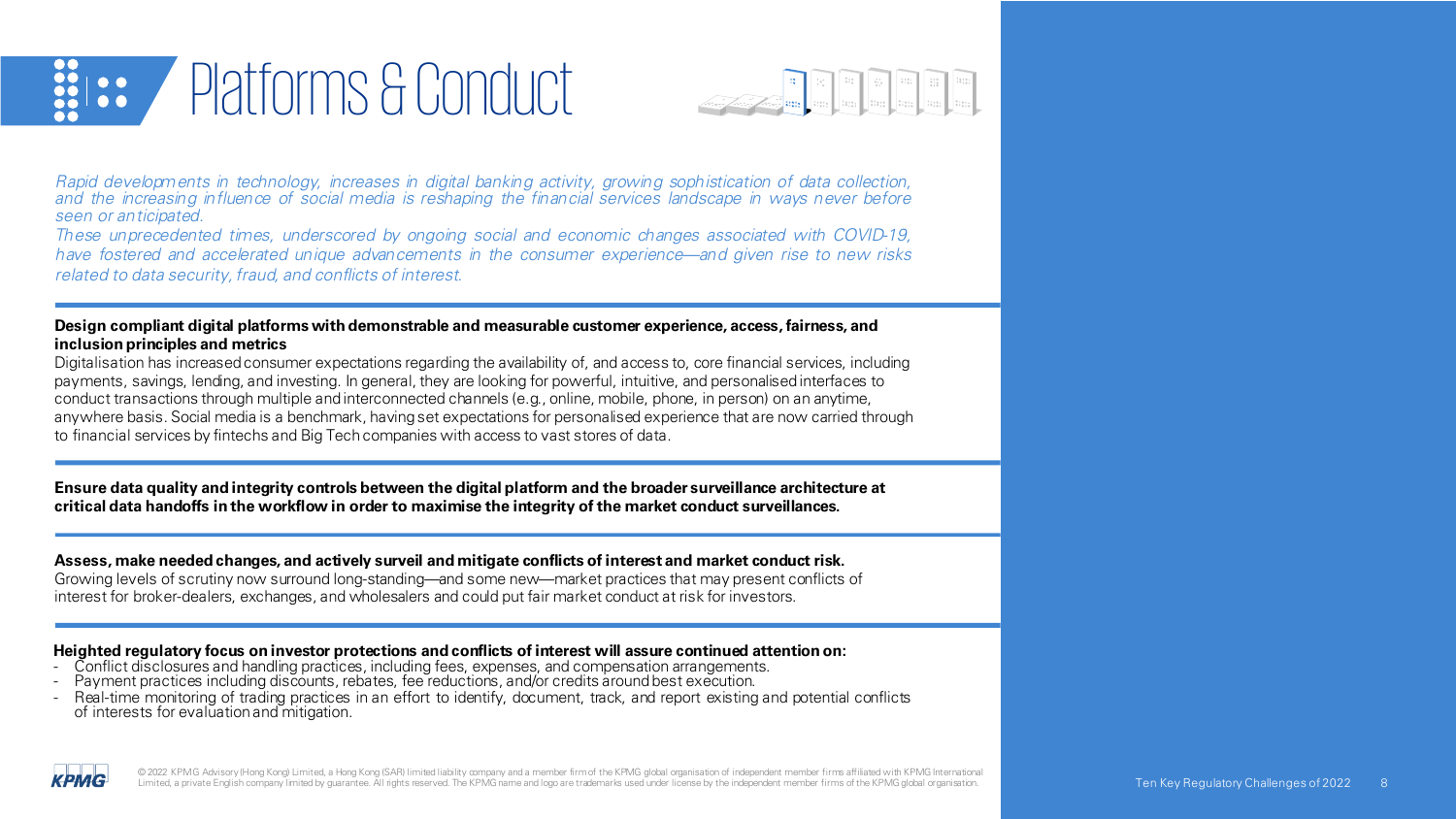



The financial services regulators have called cyber risk the foremost risk to financial stability. Given the highly interconnected nature of the financial services sector and its dependencies on critical third-party service providers, all participants in the financial system must implement risk mitigation and resilience initiatives relative to both frequency and impact of cyber threats. Current or emerging threats include malware (e.g., ransomware), supply chain risk, and sophisticated DDOS.

#### **Evolve your customer and enterprise identity and access management programs to ensure appropriate preventions against latest account takeover threats.**

Increases in data transfer sophistication have widened the array of entry points to a financial services company's assets and consumer data, expanding the number of attack vectors for malicious actors. Weak access management and authentication controls provide opportunity for cyber attackers to leverage compromised credentials to access the same resources and data that legitimate users can.

#### **Use orchestration and automation to augment limited cyber security resources and improve your speed to respond.**

Increasing legal and regulatory compliance requirements are complicating compliance risks and serving as a key driver for enhancements to cyber security capabilities. Security orchestration, automation, and response (SOAR) tools combine to allow companies to collect data about security threats from multiple sources, initiate a response with limited human interaction, and coordinate post-incident reporting and information sharing. Benefits include faster detection and reaction, broader threat context, integrated data management safeguards, and lower costs—which should help companies weather the flurry of regulatory attention to cyber and data issues in 2022.

#### **Identify, manage and protect the organisation's information assets (throughout thedata management lifecycle) by embedding "privacyby design" and automating data protection.**

Businesses are collecting increasing amounts of customer data to feed predictive analytics, personalise marketing campaigns, and introduce/improve products and services. Consumers, for the most part, are increasingly concerned about how their information is being collected, used, and protected—focusing regulatory attention on customer data privacy and protection. "Privacy by design" principles set a baseline for robust data protection by embedding privacy into the design, operation, and management of new applications, including IT systems, AI platforms, and digital business practices, with the goal of preventing privacy vulnerabilities.

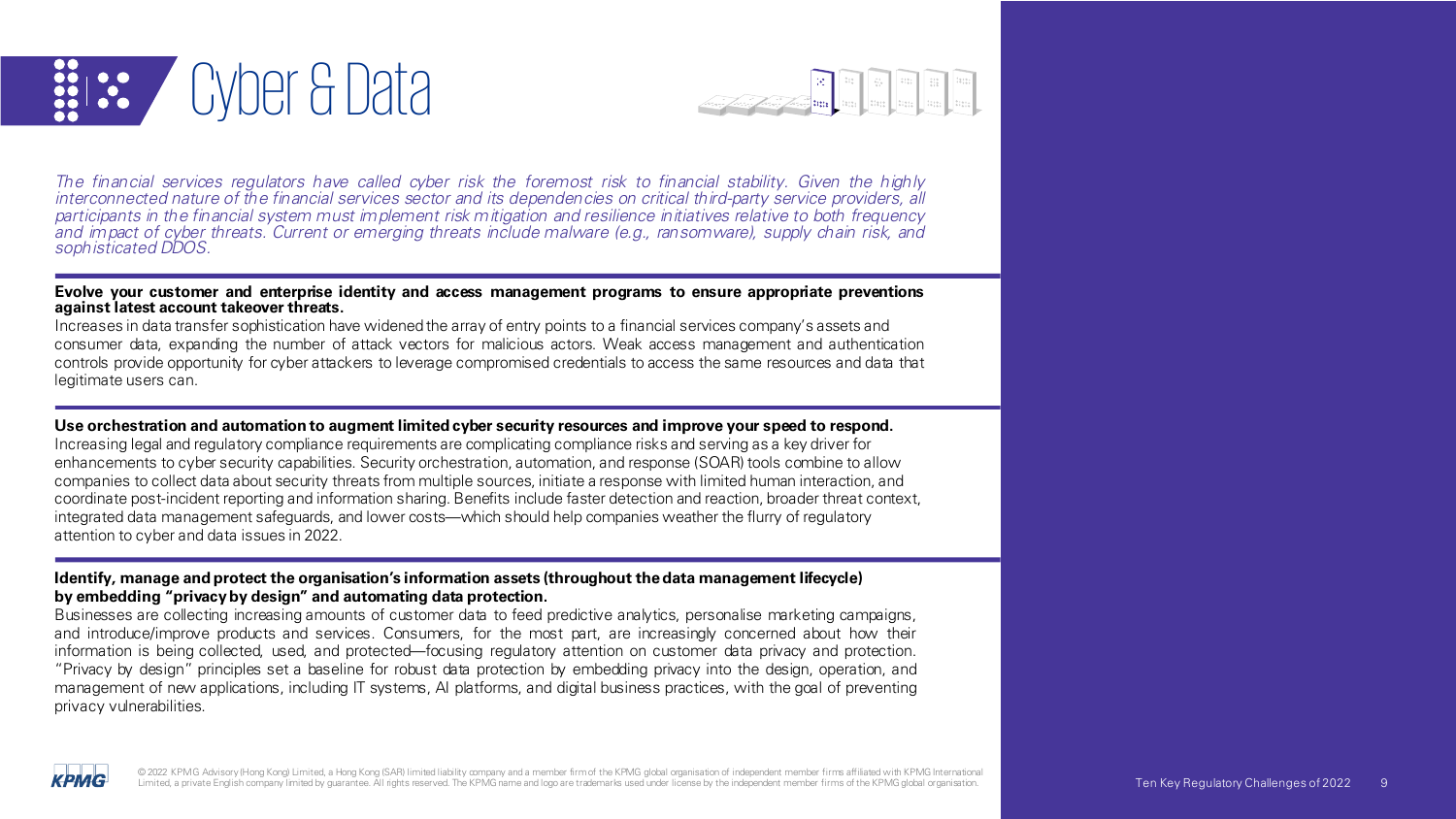



The adoption of innovative technologies to improve the effectiveness of fraud and financial crimes risks management is becom ing an imperative as regulators emphasise innovative approaches (e.g., machine learning, enhanced data analytics) and the preponderance of threat risks, from cybersecurity to ransomware to cryptocurrency to identity theft, are technology-driven.

#### **Reduce synthetic identity fraud by integrating automation and analytics into your clientonboarding and maintenanceprocesses.**

Synthetic identity fraud (SIF) is among the fastest growing financial crimes. In contrast with traditional identity theft, SIF uses a combination of real andfabricated information to create a new identity and build a credit file over time—which makes it difficult to flag as suspicious usingconventional fraud detection models.

#### Increase your defenses against account takeover and social engineering for real time payments through the eradication **of out-of-date authentication technologies.**

Real-time and faster payments shorten financial transaction clearing times, raising the potential for security and fraudrisks and reinforcing the need for updated and agile security andfraud detection programs, including authentication and access protocols. Frauds to watch for might include online fraud (e.g., malware, phishing attempts), first-party fraud (e.g., SIFs), and falseclaims.

#### **Establish a mature insiderrisk program,that includes behavioral models and scenario analysis,to reduce the likelihood of employee conduct and financial crime risk (including reputational harm, espionage, embezzlement, market and price manipulation).**

Insider threats reflect a combination of technology and human risks. In the digital environment, insider attacks can result in financial and intellectual property theft, damaged or destroyed assets, and firm-wide disruptionto internal systems andcustomer operations. Prevention and detection, however, can be difficult because of insiders' familiarity with, andtrusted access to, firm systems; human input, analysis, and intelligence is needed to interpret technical data (e.g., from cybersecurity tools) and identify anomalous insider behavior. The scope of insiders will include directors, employees, contractors, and third parties.

- 
- **Strengthen controls around evolving regulatory focal areas, including:**<br>- Risk-based AML compliance programs.<br>- Consider risk associated with products, services, customers, and geographic operations of the financial insti

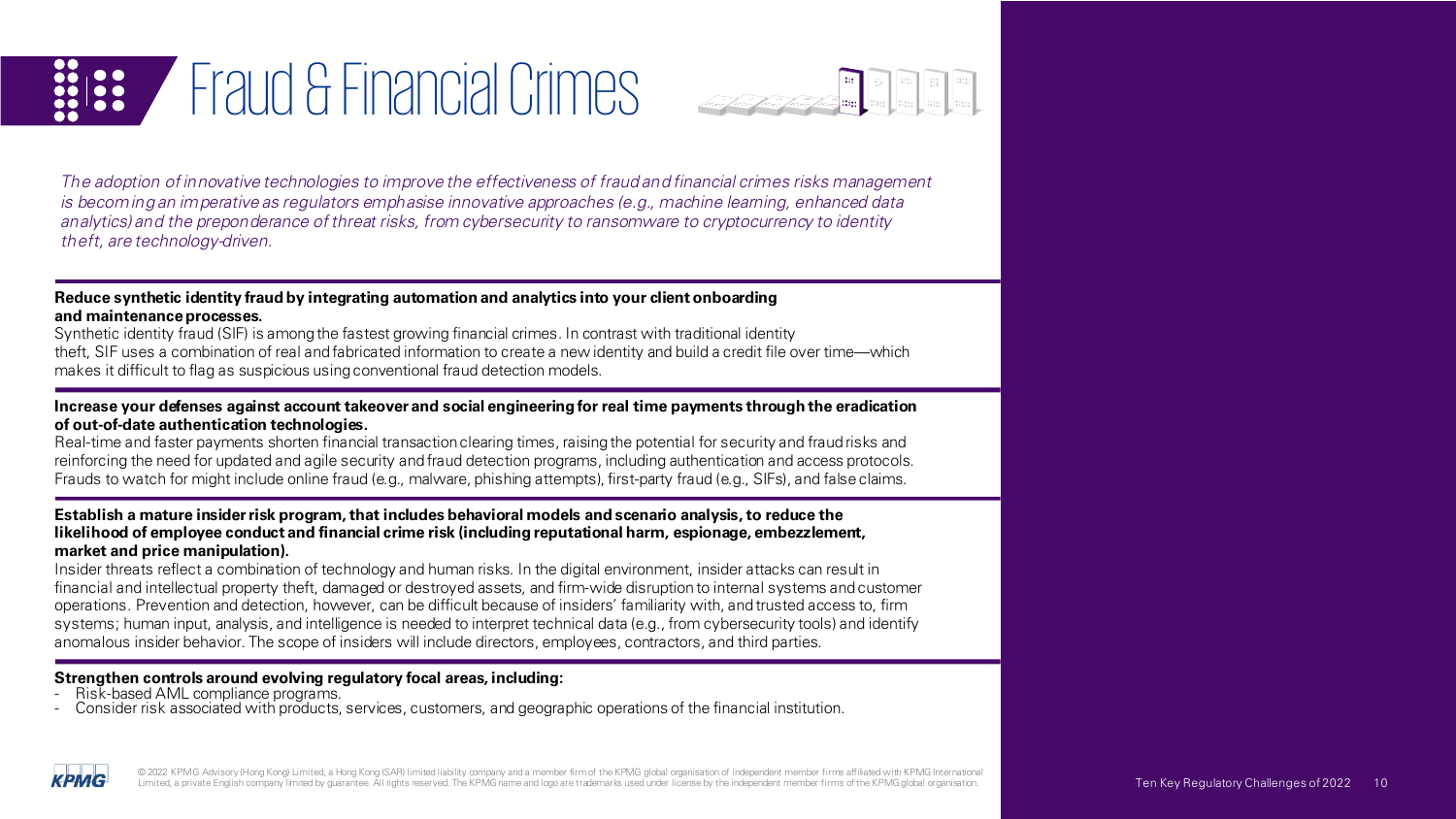



There is a large amount of debt and leverage in some sectors of the financial system, coupled with historically elevated valuations for almost all asset classes (from corporate equities to real estate to cryptocurrencies). These areas may be susceptible to correction if rising inflation sends interest rates sharply higher; even relatively small Pullatory focus on principles of fairness and competition could separately impose impacts on valuations.

#### **Monitor valuation exposures and develop scenario and stress testing to gauge sensitivities.**

As financial risks from the pandemic dissipate, regulators are looking to medium—and longer-term vulnerabilities, which can manifest through direct, indirect, concentrated, or leveraged exposures. Regulators are taking note of "exuberance" in asset classes such as residential real estate and financial markets (includingcorporate equities and "riskier assets" such as cryptocurrencies) as well as the potential for abrupt or steep valuation adjustments based on a variety of factors that may present individually or in concert.

#### **Ensure effective LIBOR transition management processes and controls.**

Regulators have cited the LIBOR transition as a key supervisory priority for 2022. To properly mitigate operational, compliance, legal, and reputational risks, as well as to prevent balance sheet destabilisation and adverse financial impacts.

#### **Evaluate synthesis and alignment in M&A considerations.**

Digital adoption, technology modernisation, competition from technology-driven services companies, reach for scale, market consolidation, and, most recently, ESG considerations are driving financial services companies to pursue a variety of M&A transactions as well as partnerships, and/or alliances.

#### **Reinforce rigor of quantifiable and measurable credit standards across the credit lifecycle.**

The quantification and measurement of credit risk across market sectors has posed challenges in the pandemic era due to the varying degree of government policies or programs supporting sector performance.

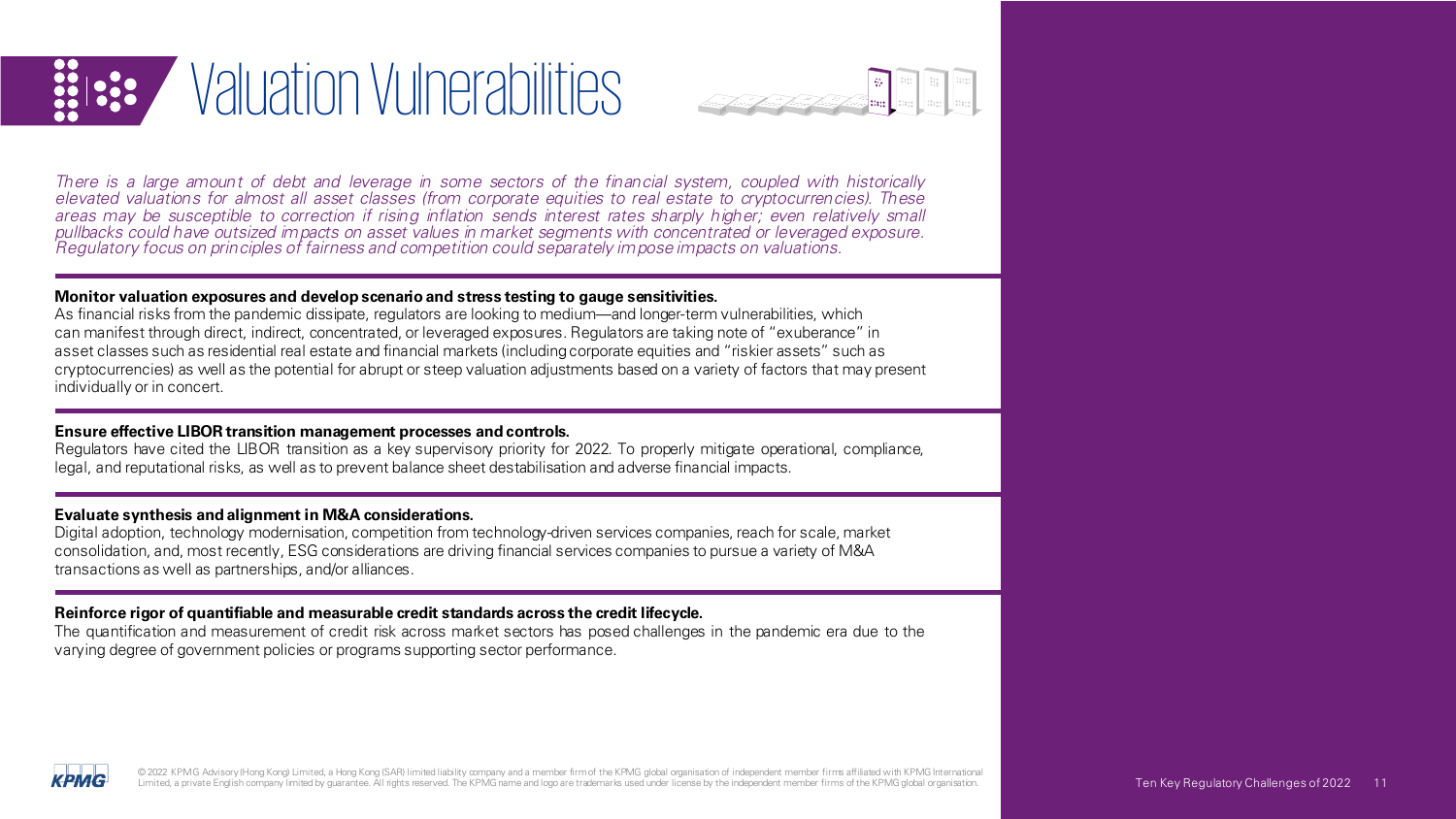### **ISS** / Third Party & Cloud  $\frac{1}{20}$



Driven to enhance competitiveness, expand operations, and accommodate customer needs, financial services companies are forming more numerous and complex relationships with third-party companies at significant speed and scale, including financial technology-focused entities such as cloud service providers. These relationships offer advan tages but can also reduce management's direct control of activities, which may introduce new risks or elevate existing risks for companies and their customers.

**Centralise and automate third party risk management (TPRM) processes while executing a resilient vendor strategy.**

#### **Execute dynamic TPRM risk assessments, with clarity on direct and indirect risk assessment, measurements and contingencies.**

Risk assessments are foundational to a risk-based TPRM program and should be conducted over the TPRM life cycle. Deficiencies may expose an organisation to strategic, reputation, credit, operational, compliance, liquidity, and/or concentration risks.

#### **Ensure TPRM meets or exceed global and jurisdictional regulatory expectations.**

The location of a third party (or fourth party) does not relieve the financial services company of its responsibility for compliance with all applicable laws andregulations, including ensuring that the third party also meets those obligations.

**Use data sandboxes and parallel data proof of concept runs for changes to procurement and TPRM processes.**

**Build a "zero trust"security environment with modern security tools and continuous monitoring for IT/Cyber controls.**

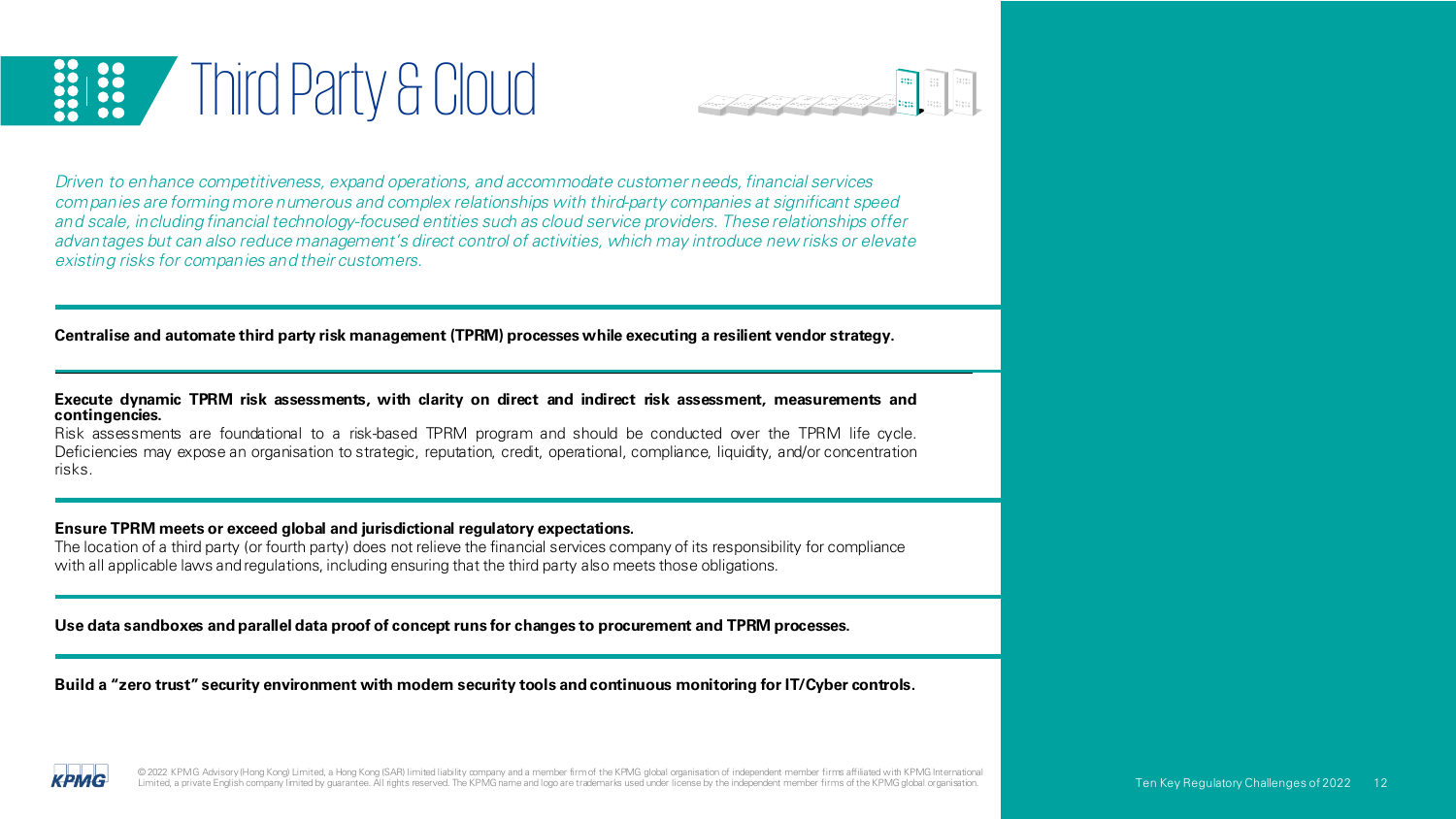



Recent events, including technology-based failures, cyber incidents, pandemic outbreaks, and natural disasters, have made clear that significant disruptions are increasingly likely and can be interconnected (consider how a health crisis sparked a mobility crisis that spawned a financial crisis). Although advances in technology have improved firms' ability to identify and recover from such disruptions, the frequency of even ts and potential for interconnectedness and/or in terdependencies to amplify risks nonetheless underscore the need for operational resilience and are prompting leading companies to adopt a more holistic, multi-function approach.

#### Set resilience standards and methodology for resilience criticality for services; map business assets to these services.

Sound practices prioritise the operational resilience of a firm's critical operations and core business lines; however, other operations, services, and functions for which a disruption could havea significant adverse impact on the firm or its customers also should be identified andaddressed.

#### **Measure asset financial and non-financial risk exposure, scoring and inputs for resiliency implications (e.g., vulnerability management, end of life, data classification).**

Identification of financial and non-financial risk exposure is based on the multi-lines of impact within the firm. As risks are continuously evolving, controls processes and procedures should anticipate, test, and mitigate the impact of future threats and potential disruption.

#### **Provide transparency to boards and senior management with regular insights that clearly articulate minimum service levels, and degrees of resilience.**

A company's board of directors andsenior management must establish, oversee, and implement aneffective operational resilience approach that enables them to respond and adapt to, and recover and learn from, disruptive events so that they can minimise the potential impact of disruptions and operate with confidence during a disruption.

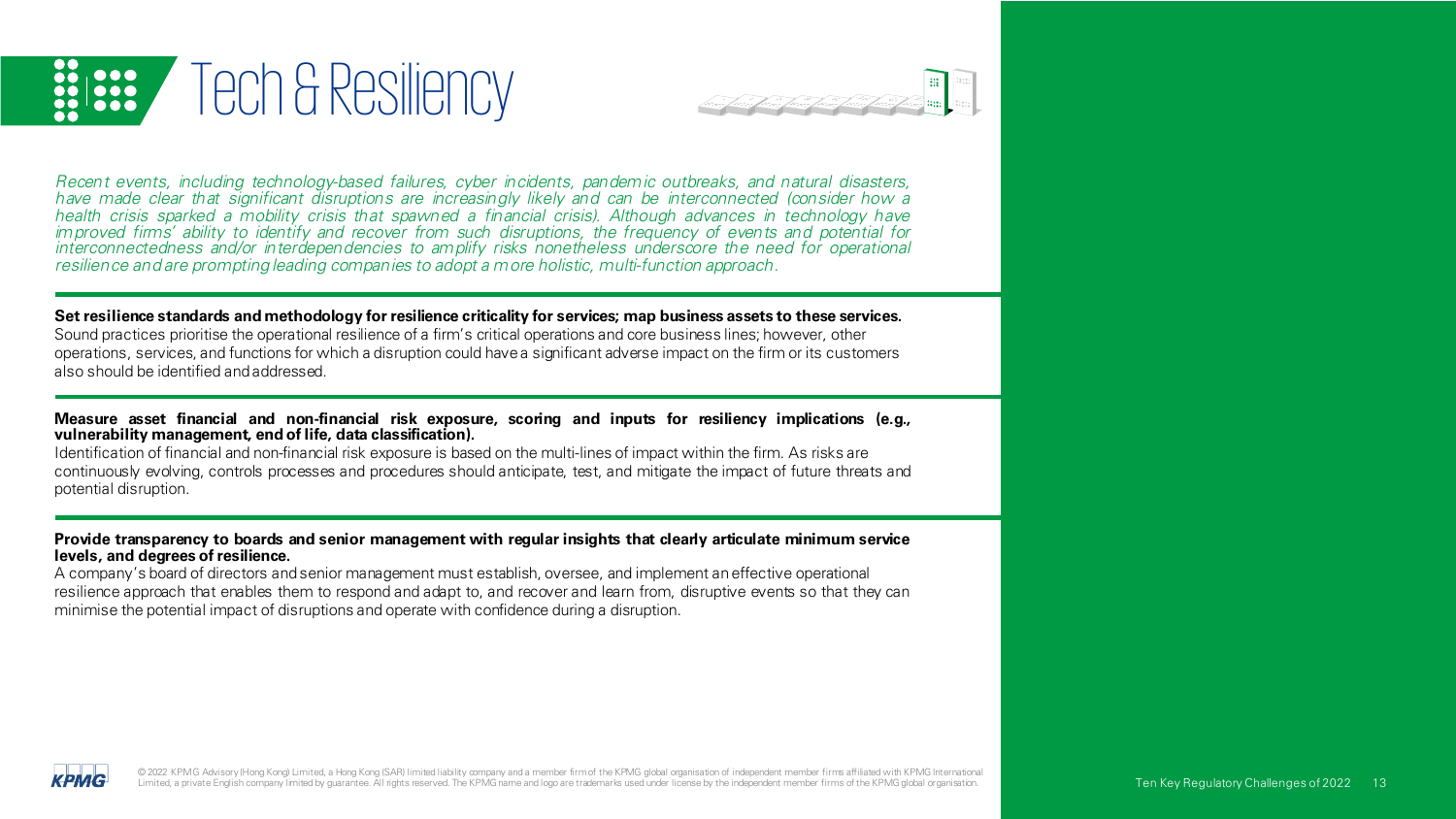



Regulators view "risk complacency" by financial service companies as a potential th reat to both stakeholder trust and safety and soundness. Companies must deliberately ensure that they are guarding against overconfidence—particularly during times of business, M&A, and innovative growth—by raising risk and compliance investment and voice.

#### **Appropriately stature, recognise and size riskmanagement.**

Prudent risk and compliance management (commensurate with size, complexity, and risk profile) must accompany business change and growth, as well as anticipate andaddress expanded regulatory risk expectations.

#### **Invest in data-driven risk automation, analytics and process efficiency.**

Financial service companies must continuously determine how best to utilise data and technology to meet consumer and client demands—both from a business and a risk perspective. Regulators expect companies to take a data-driven approach to risk and compliance monitoring and assessment. Likewise, regulators increasingly utilise data-drivensupervision and enforcement.

#### **Anticipate and incorporate emerging risks, but don't lag in remediating known (or should have known) issues.**

Financial service companies must incorporate emerging risks and regulatory expectations, but also continue to demonstrate timely identification and remediation of issues.

#### **Champion risk-embedded business, operational and technology change.**

Regulators will expect that risk and control functions are part of continued business, operational and technology change. The sense that "it cannot happen here", "the third party owns that risk", or "that's the way we have always done it" is unlikely to be a strong or sufficient risk stance and will be increasingly pressured by regulatory supervisionand enforcement.

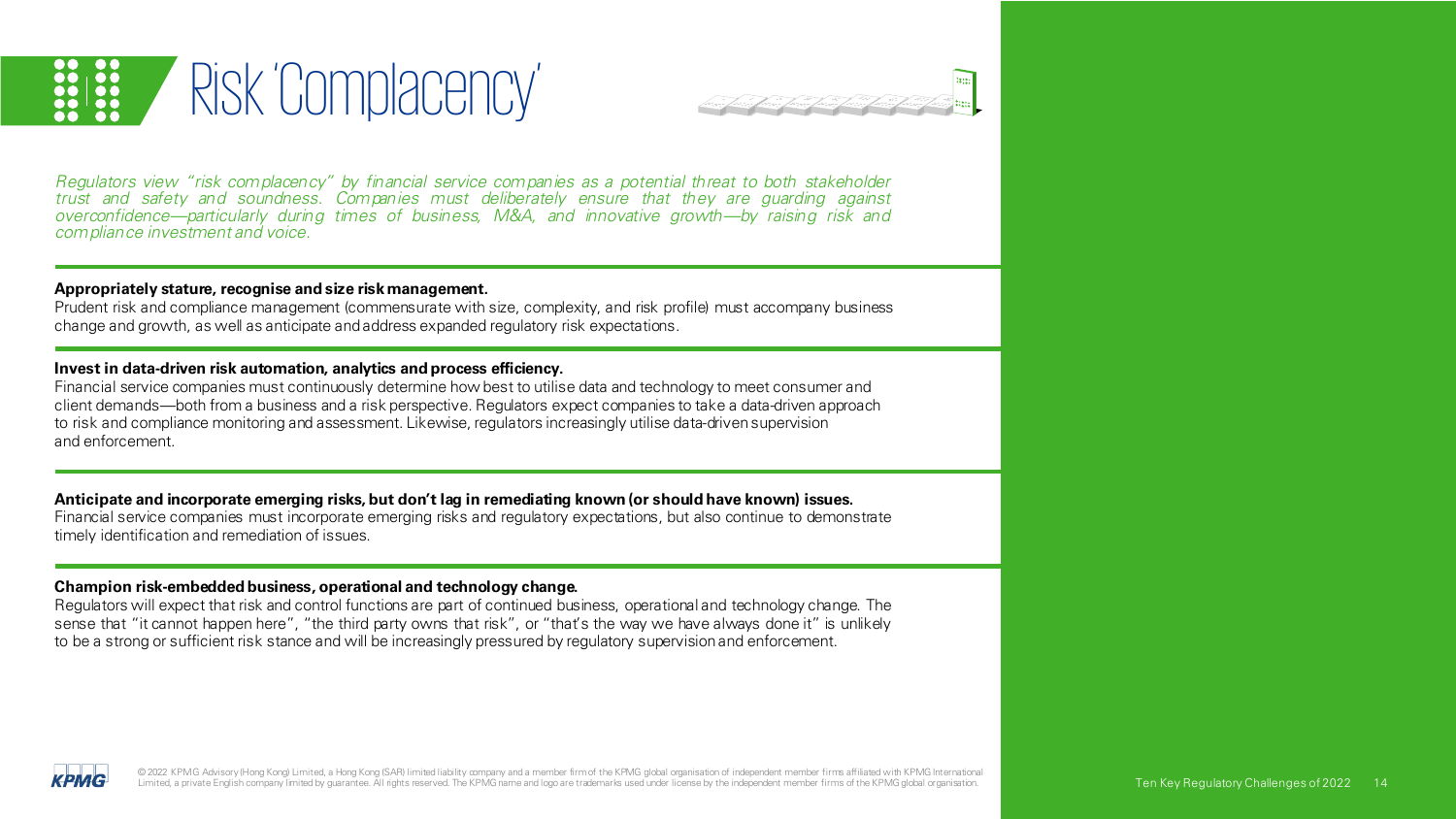### KPMG Insights

We hope that you have enjoyed our insights in this publication and invite you to explore these and other timely topics as captured in our published thought leadership.

KPMG [Insights](https://home.kpmg/cn/en/home/insights.html) is the KPMG knowledge base of research that demonstrates our understanding of complex business challenges faced by companies around the world.

Click below to access the libraries for our various thought leadership publications. If you are interested in subscribing to future issues, please click [here](https://home.kpmg/cn/en/home/subscriptions.html) to subscribe.



**Climate Risk Management** Regulator expectations and proactive guidance for Hong Kong financial institutions.



**Hong Kong Banking Outlook 2022** This update forecasts developments and trends affecting Hong Kong's banking sector in 2022.



**Hong Kong's Connected Future** Building a smarter and greener city.